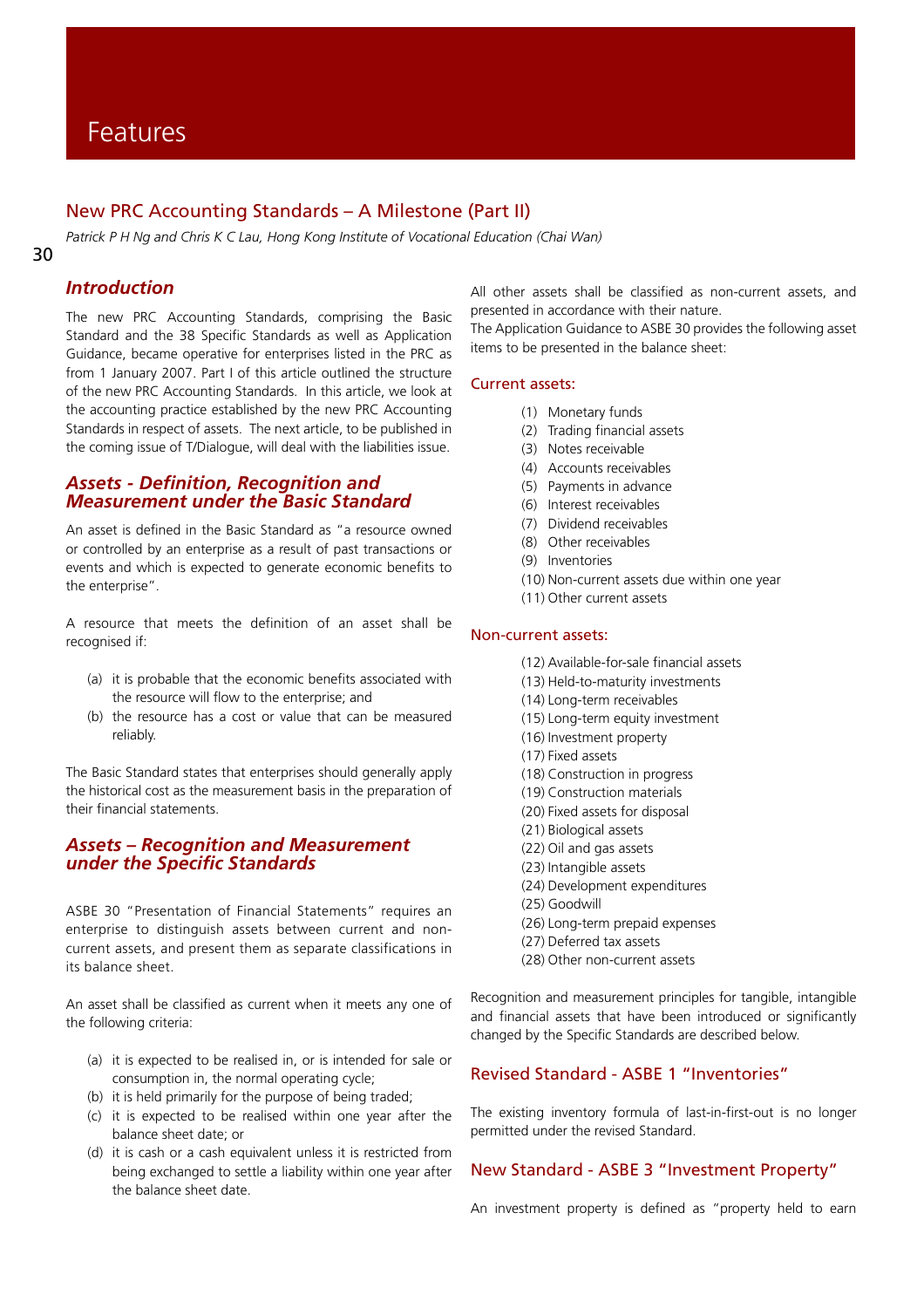# Features

rentals or for capital appreciation or both". ASBE 3 requires that investment properties are capable of being separately measured and sold. It also specifically states that owneroccupied property and property being held as inventory are not investment properties.

An enterprise shall apply the cost model to all of its investment properties. ASBE 3, however, allows the fair value model to be chosen; in this case any gain or loss arising from the change in the fair value of the property is recognised in the income statement of the period when it arises.

### New Standard - ASBE 5 "Biological Assets"

A biological asset is defined in ASBE 5 "Biological Assets" as a living animal or plant.

The biological asset shall be measured at its initial cost on acquisition. An enterprise shall apply the cost model to the subsequent measurement for all of its biological assets, except when the fair value model is chosen. The fair value model can only be applied when there is demonstrable evidence that the fair value of the biological asset can be measured reliably on a continuing basis.

### Revised Standard - ASBE 6 "Intangible Assets"

ASBE 6 requires that an intangible asset with an indefinite useful life shall not be amortised. Instead, it shall be tested for impairment annually and whenever there is an indication that the asset may be impaired.

Unlike existing accounting practice, which requires charging research and development expenditure as expenses, expenditure incurred during the development phase of an internal research and development project is to be recognised as an intangible asset if certain criteria are satisfied. An enterprise is required to demonstrate the technical feasibility of the intangible asset; the intention to complete and use or sell the intangible asset; the probable future economic benefits of the intangible asset; and the availability of adequate technical, financial and other resources before it can be recognised. Furthermore, the value of the intangible asset must be capable of reliable measurement. The expenditure recognised as intangible asset shall also be subject to impairment test under ASBE 8 "Impairment of Assets".

# New Standard - ASBE 8 "Impairment of Assets"

When an asset may be impaired, ASBE 8 requires its recoverable amount to be estimated; if the carrying amount of the asset exceeds its recoverable amount, an impairment loss shall be recognised. Therefore, assets will not be carried in the balance sheet at amounts higher than their recoverable amounts.

31

Under the new requirements of ASBE 8, the reversal of impairment losses on fixed assets, intangible assets and goodwill is prohibited.

### Revised Standard - ASBE 17 "Borrowing Costs"

Under ASBE 17 "Borrowing Costs", borrowing costs incurred on funds borrowed generally and used for the purpose of acquisition, construction or production of a qualifying asset shall be capitalised as part of the cost of the asset. Other borrowing costs are to be recognised in the income statement as an expense in the period in which they are incurred.

### New Standard - ASBE 18 "Income Taxes"

ASBE 18 "Income Taxes" prohibits the use of the tax payable method. The tax effect accounting method shall be applied to account for the effect of temporary differences. The tax effect of temporary differences between the carrying amount of assets or liabilities and their tax bases shall be recognised as a deferred tax liability or asset.

Temporary differences may be either taxable temporary differences or deductible temporary differences. Under ASBE 18, a deferred tax asset shall be recognised for deductible temporary differences to the extent that it is probable that future taxable profit will be available against which the deductible temporary difference can be utilised. Deferred tax assets shall be measured at the tax rates that are expected to apply to the period when the asset is recovered.

Goodwill under New Standard - ASBE 20 "Business Combinations"

Goodwill acquired in a business combination not involving enterprises under common control (or goodwill) is the difference between the cost of the combination and the acquirer's interest in the fair value of the identifiable assets, liabilities and contingent liabilities of the acquiree.

Under the new requirements of ASBE 20 "Business Combinations", goodwill is no longer amortized. Instead, the acquirer shall test the goodwill for impairment annually in accordance with ASBE 8 "Impairment of Assets".

# Revised Standard - ASBE 21 "Leases"

Assets held under finance leases are recognised by the lessee at the lower of the fair value of the leased asset at the